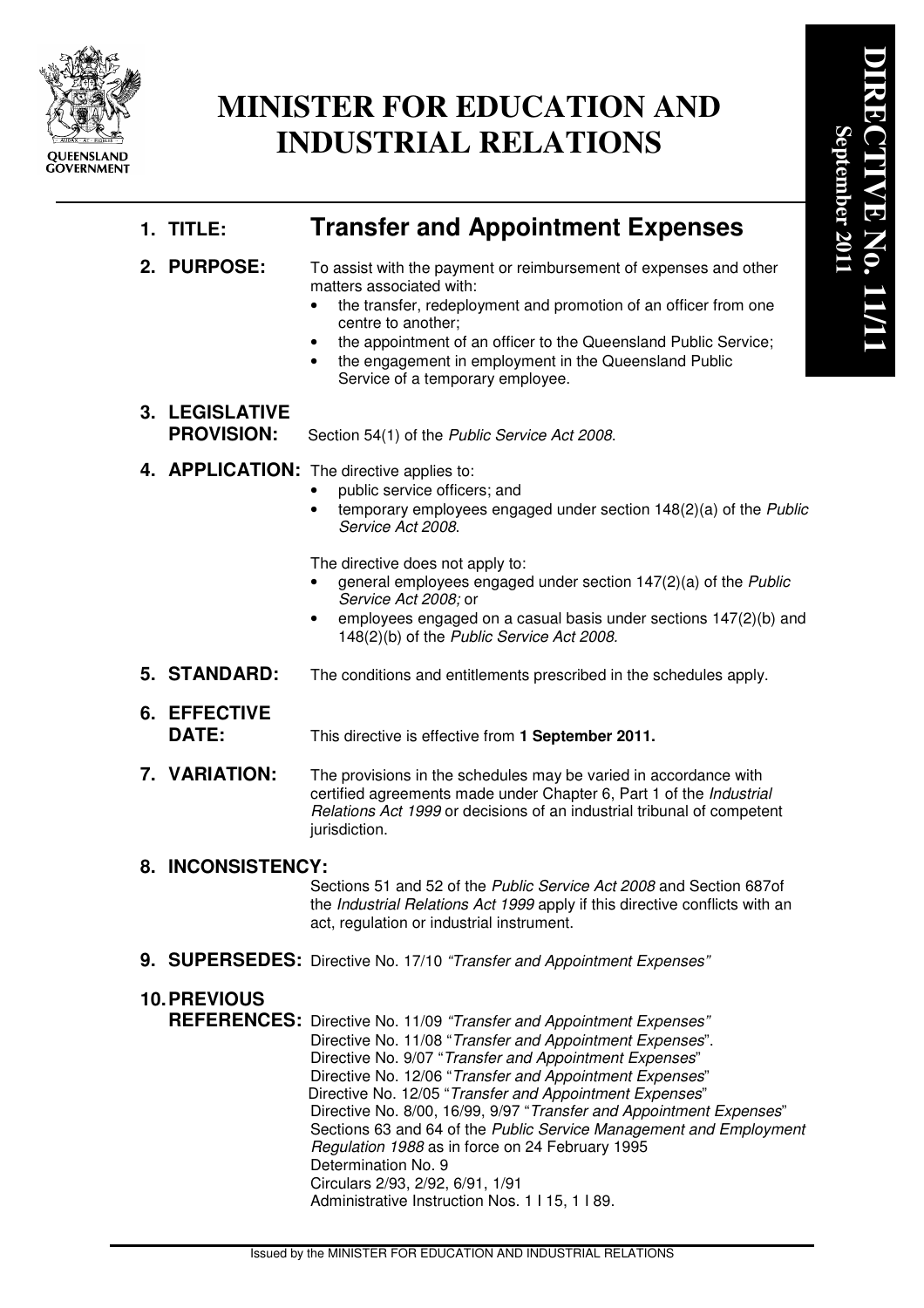#### **SCHEDULE A**

#### **TRANSFER EXPENSES**

#### **1. Principal Objective**

The principal objective of this directive is to ensure that an employee covered by the directive who is approved by his or her department to transfer, to be redeployed or to be promoted from one centre to another to carry out his or her duties is assisted with costs necessarily incurred by the employee because of the transfer.

#### **2. Definitions**

In this schedule:

**"centre"** means a location to which an employee has been appointed, transferred, redeployed or promoted.

**"employee"** means a person to whom this directive applies according to the application clause.

**"family"** means a spouse, a dependent child or other dependent member of the employee's family residing with the employee at the time of transfer.

**"former centre"** in relation to paragraphs 28, 29 and 30 may be any former centre, not necessarily the centre from which the most recent transfer has taken place.

**"spouse"** has the same meaning as in the Industrial Relations Act 1999. An employee's spouse must be residing with the employee at the time of the transfer for the employee to receive any of the entitlements within this directive that relate to a spouse.

#### **3. Eligibility**

An employee is eligible for the benefits provided in this directive when all of the following conditions have been met:

- the employee has been transferred, redeployed or promoted from one position to another other than in circumstances covered by the directive dealing with travelling and relieving allowances;
- because of the transfer, redeployment or promotion the employee has been obliged to transfer to a work place in a different location;
- the change of location is such as to satisfy the employee's chief executive that it would be impractical for the employee to continue to reside at the former location and unreasonable to require him or her to do so.

A transfer within the same city or town area does not attract an entitlement in this directive.

#### **4. Entitlement**

An employee transferred from one centre to another is to be allowed reasonable transfer expenses as provided in this schedule for the following purposes:

to convey the employee and the employee's family and effects to the centre to which the employee is transferred;

to obtain temporary board and lodging; and

to meet other items of expenditure related to taking up duty.

It is the responsibility of the employee in determining any taxation implications relating to payment of any allowances provided for in this directive.

Transfer expenses, for a registered deployee who is deployed and relocates as part of the deployment process, will be met by the deployee's releasing department. Transfer expenses for a registered redeployee who is subsequently deployed into a position at their substantive level will be met by the appointing department.

#### **5. Documentary Evidence**

An employee must provide documentary evidence of an expense before reimbursement of an expense or payment of an allowance may be authorised. Such evidence might include (but is not limited to) receipts, invoices, including tax invoices, itemised statements, quotes, declarations or certification. The documentary evidence must be such as to satisfy the chief executive of the validity of the employee's claim.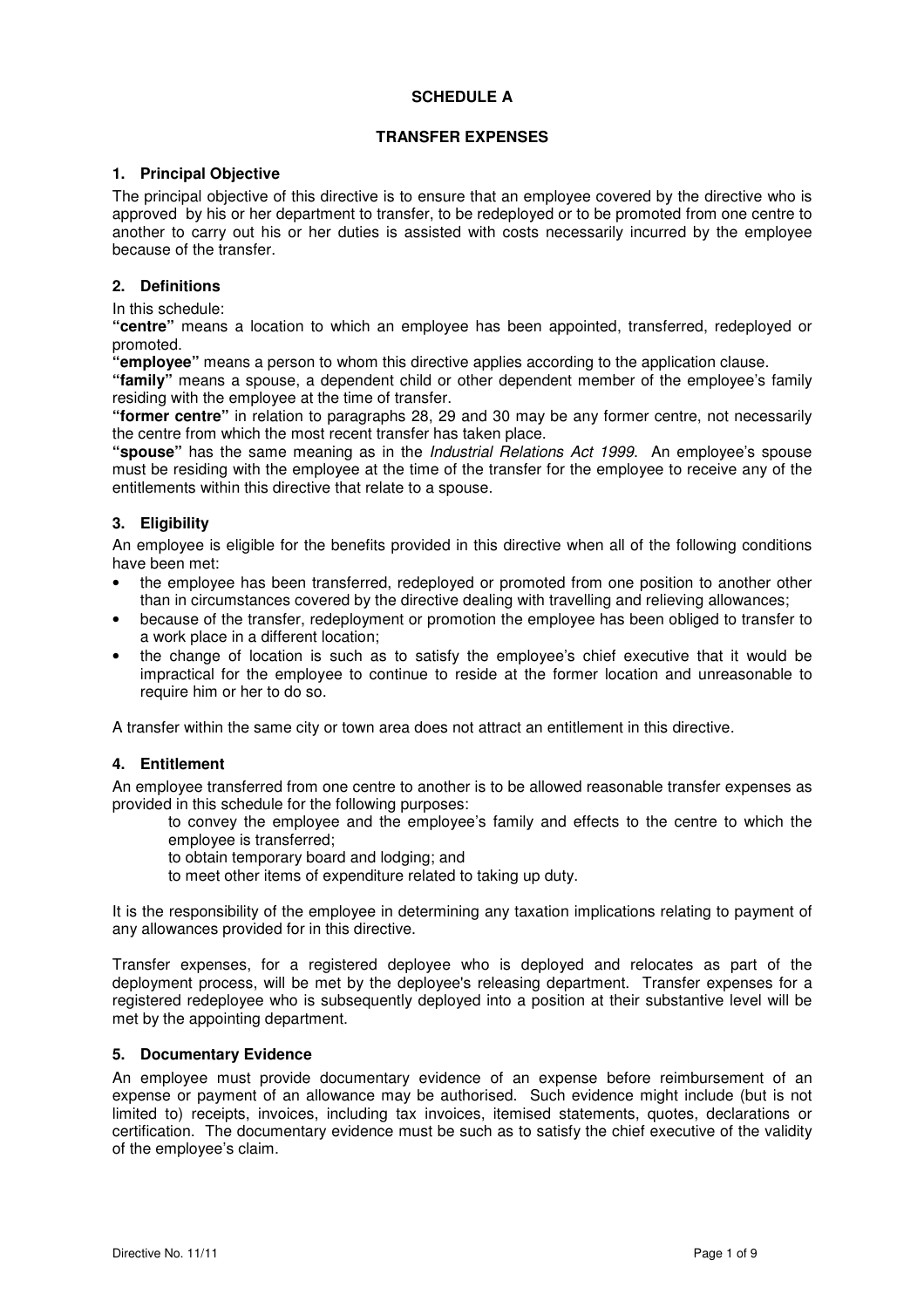#### **6. Expenses Not Allowed**

Except with the approval of the chief executive, an employee is not entitled to expenses in the following circumstances:

- the transfer has been sought by the employee on compassionate grounds;
- the transfer has arisen as a direct result of disciplinary action taken against the employee in accordance with section 188 of the Public Service Act 2008, if the non-allowance of transfer expenses was included in the terms of the discipline imposed;
- the transfer is the result of a request by two employees who have agreed to an exchange of positions; or
- the employee has requested the transfer on health grounds, but has not provided a supporting medical certificate before approval of the transfer.

#### **7. Time Limit on Claim**

Unless the chief executive is satisfied that the circumstances warrant otherwise, a claim may be paid only if it is submitted within 12 months of the later of the following occurrences:

- the incurring of the expense;
- the conclusion of the events leading to the claim.

#### **8. Paid Time Off Work**

An employee may be granted paid time off work necessary to attend to matters associated with the transfer as follows:

| <b>Purpose of time off</b>                                                                                                    | Paid time off                                                                                                                                                 |
|-------------------------------------------------------------------------------------------------------------------------------|---------------------------------------------------------------------------------------------------------------------------------------------------------------|
| To complete arrangements at the former centre                                                                                 | Up to 2 working days                                                                                                                                          |
| To complete arrangements at the new centre                                                                                    | Up to 2 working days                                                                                                                                          |
| To travel from one centre to the other by rail                                                                                | Time necessary for the journey                                                                                                                                |
| To travel from one centre to the other by private motor<br>vehicle by the most direct practicable route                       | 1 working day for each 500 km of road<br>travel or part thereof (eg, a journey of<br>700 km would attract 2 days; a journey<br>of 300 km would attract 1 day) |
| Where employee packs his or her own household and<br>personal effects (see under Transport of Furniture and<br>Effects below) | 1 working day                                                                                                                                                 |

#### **9. Travel Expenses**

An employee is entitled to fares or reimbursement of the cost of travel as follows:

| Mode of travel               | <b>Conditions</b>                                                                                                                                                                                                                                                                                       |
|------------------------------|---------------------------------------------------------------------------------------------------------------------------------------------------------------------------------------------------------------------------------------------------------------------------------------------------------|
| Rail                         | First class fare for employee and family, including sleeper where necessary                                                                                                                                                                                                                             |
| Private motor<br>vehicle     | An allowance per kilometre for each of up to two vehicles using the most direct<br>practicable route, the allowance being the rate prescribed from time to time in<br>the directive dealing with motor vehicle allowances under the heading<br>Employees Who Choose to Use Their Private Motor Vehicles |
| Air                          | Economy class airfares for employee and family, where circumstances or costs<br>make air travel more desirable than other forms of transport                                                                                                                                                            |
| Other travel<br>arrangements | Where a chief executive determines that an alternative travel arrangement<br>provides greater efficiency, the fares or relevant costs in respect of employee<br>and family                                                                                                                              |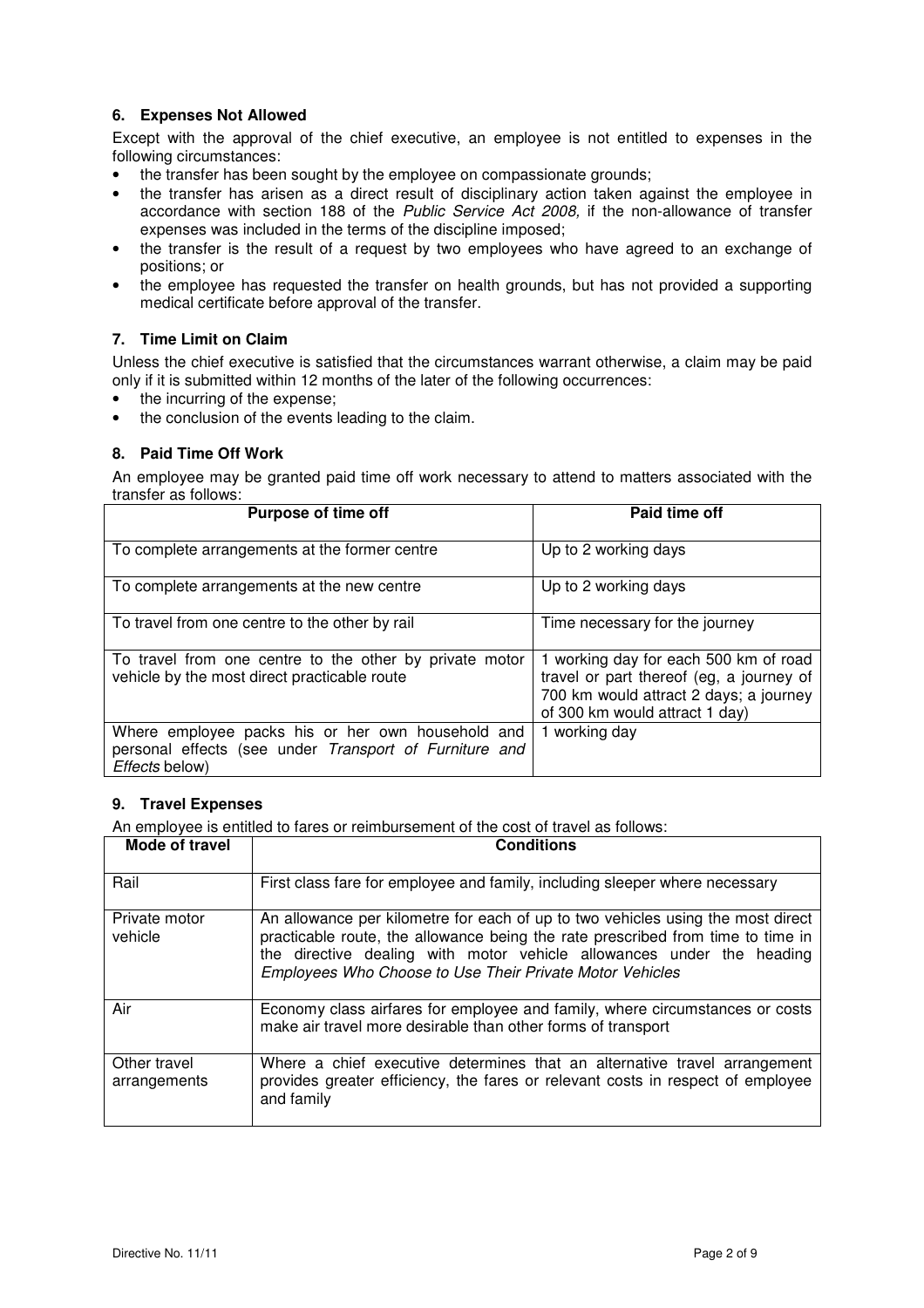#### **10. Overnight Accommodation and Meals in Transit**

An employee is entitled to payment for accommodation and meals that might be necessary while in transit from one centre to the other. If travelling by private motor vehicle, one overnight stay for each completed 500 km or part thereof is considered reasonable. A motor vehicle trip of less than 500 km would not attract any entitlement for accommodation at the new centre (meals and accommodation at a new centre are treated under the provisions for temporary board and lodging). Payment or reimbursement would be on the following basis:

#### **Accommodation**

| <b>Type of accommodation</b>                                                                                                                     | <b>Conditions</b>                                                                                                                                                                                                       |
|--------------------------------------------------------------------------------------------------------------------------------------------------|-------------------------------------------------------------------------------------------------------------------------------------------------------------------------------------------------------------------------|
| Hotel, motel, registered hostel,<br>boarding house, bed and<br>breakfast or other commercial<br>provider of board and lodging or<br>caravan park | All reasonable and necessary expenses for the employee and<br>family                                                                                                                                                    |
| Relatives or friends                                                                                                                             | Up to \$22.60 a night for the employee and for each<br>accompanying member of the employee's family 12 years of age<br>or more; up to \$11.30 a night for each member of the employee's<br>family under 12 years of age |

#### **Meals**

| MEAIS                                                   |                                                                                                                                                                                                                                                                                                                                                                                           |
|---------------------------------------------------------|-------------------------------------------------------------------------------------------------------------------------------------------------------------------------------------------------------------------------------------------------------------------------------------------------------------------------------------------------------------------------------------------|
| <b>Circumstances</b>                                    | <b>Conditions</b>                                                                                                                                                                                                                                                                                                                                                                         |
| General rule                                            | Actual and reasonable expenses for employee and each<br>accompanying family member up to a maximum for each<br>person of the meal allowances for "other country centres"<br>contained from time to time in the directive dealing with<br>travelling and relieving expenses for 3 meals a day<br>Meals at a new centre are treated under the provisions for<br>temporary board and lodging |
| Employee travelling by private<br>motor vehicle         | As in the general rule above - expenses for meals on the<br>basis of one meal for each 166 kilometres of completed travel<br>to a maximum of three meals a day                                                                                                                                                                                                                            |
| Employee staying overnight with<br>relatives or friends | No separate meal allowance payable while staying with relatives<br>or friends - meals with relatives and friends included in<br>accommodation component. However, while actually travelling<br>the general rule above applies.                                                                                                                                                            |

#### **11. Multiple Journeys in Private Motor Vehicles**

An employee is entitled to payment or reimbursement of the cost of accommodation and meals for a single journey from the former centre to the new centre by each member of the employee's family. Where an employee chooses to drive (or to have driven by a family member) 2 private motor vehicles (see below), the employee is not entitled to payment of expenses for more than one journey for each family member (including the employee), even where the arrangement might necessitate more than one journey by the employee or family member.

#### **12. Temporary Board and Lodging**

An employee is entitled to relief for the cost of temporary accommodation, and for meals while in such accommodation, in the following circumstances:

- While waiting to begin the journey from one centre to the other;
- While waiting to secure permanent accommodation at the new centre.

The entitlement is limited to a period of 2 months for an employee without dependants and to 4 months for an employee accompanied by family. The chief executive may extend these periods where an employee taking all reasonable steps is unable to secure permanent accommodation within these times.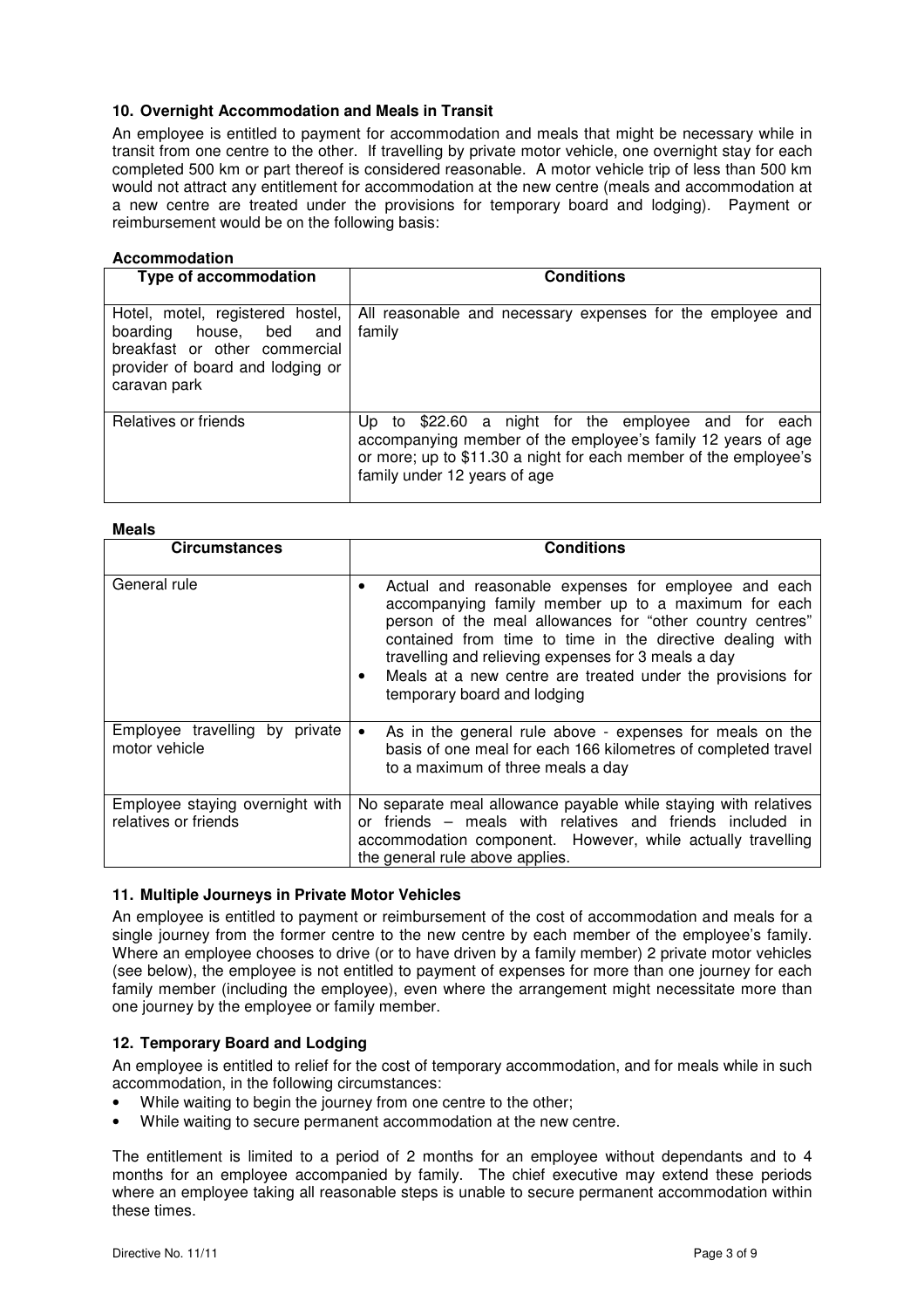The entitlement is limited to reasonable and actual expenses with the following conditions:

| Type of<br>accommodation                                                                                                                                   | <b>Accommodation expenses</b>                                                                                                                                                                                                                                                                                                                                                                                                                                                                                                                                                                                                                                                                                                                                                                                               | <b>Extra for meal</b><br>expenses                                                                     |
|------------------------------------------------------------------------------------------------------------------------------------------------------------|-----------------------------------------------------------------------------------------------------------------------------------------------------------------------------------------------------------------------------------------------------------------------------------------------------------------------------------------------------------------------------------------------------------------------------------------------------------------------------------------------------------------------------------------------------------------------------------------------------------------------------------------------------------------------------------------------------------------------------------------------------------------------------------------------------------------------------|-------------------------------------------------------------------------------------------------------|
| Hotel,<br>motel<br>or<br>registered<br>hostel,<br>boarding<br>house,<br>bed and breakfast<br>other<br>or<br>commercial<br>provider of board<br>and lodging | <b>Employee accompanied by family</b><br>For the first 2 months - 3/4 of reasonable actual expenses<br>$\bullet$<br>For the second 2 months (and any subsequent period<br>$\bullet$<br>approved in special circumstances) - $\frac{1}{2}$ of reasonable<br>actual expenses                                                                                                                                                                                                                                                                                                                                                                                                                                                                                                                                                  | $1/2$ of the actual<br>reasonable<br>expenses during<br>the<br>approved<br>period (see note<br>below) |
| Hotel,<br>motel<br>or<br>registered<br>hostel,<br>boarding<br>house,<br>bed and breakfast<br>other<br>٥r<br>commercial<br>provider of board<br>and lodging | Employee unaccompanied by family<br>For the first month - $\frac{3}{4}$ of reasonable actual expenses<br>$\bullet$<br>For the second month (and any subsequent period<br>$\bullet$<br>approved in special circumstances) - $\frac{1}{2}$ of reasonable<br>actual expenses                                                                                                                                                                                                                                                                                                                                                                                                                                                                                                                                                   | $1/2$ of the actual<br>reasonable<br>expenses during<br>the<br>approved<br>period (see note<br>below) |
| reimbursement of the greater amounts.                                                                                                                      | Note: The entitlement for meals provided at hotels, motels or registered hostels, boarding houses,<br>bed and breakfasts or other commercial providers of board and lodging is to be limited to actual and<br>reasonable costs. Refunds should not exceed the applicable portion for each person of the meal<br>allowances for "other country centres" contained from time to time in the directive dealing with<br>travelling and relieving expenses. Where the necessary and properly incurred costs of the purchase<br>of meals exceed these amounts an employee may apply to the chief executive as a special case for                                                                                                                                                                                                  |                                                                                                       |
| House, flat, cabin<br>or unit with cooking<br>facilities,<br>caravan<br>or caravan site                                                                    | <b>Employee accompanied by family</b><br>For first 2 months - 3/4 of rental.<br>$\bullet$<br>For the next 2 months (and any subsequent period<br>$\bullet$<br>approved in special circumstances) - 1/2 of rental<br><b>Employee unaccompanied by family</b><br>For first month - 3/4 of rental.<br>For second month (and any subsequent period<br>approved in special circumstances) - $\frac{1}{2}$ of rental                                                                                                                                                                                                                                                                                                                                                                                                              | Nil                                                                                                   |
| Relatives or friends                                                                                                                                       | Refund of actual costs with maximum as follows:<br><b>Employee accompanied by family</b><br>For first 2 months - \$16.90 a night for the employee<br>and for each accompanying member of the employee's<br>family 12 years of age or more; \$8.45 for each<br>member of the employee's family under 12 years of<br>age<br>For the next 2 months (and any subsequent period<br>approved in special circumstances) - \$11.30 a night for<br>the employee and for each accompanying member of<br>the employee's family 12 years of age or more; \$5.65<br>a night for each member of the employee's family<br>under 12 years of age<br><b>Employee unaccompanied by family</b><br>For first month - \$16.90 a night<br>For the second month (and any subsequent period<br>approved in special circumstances) - \$11.30 a night | Nil                                                                                                   |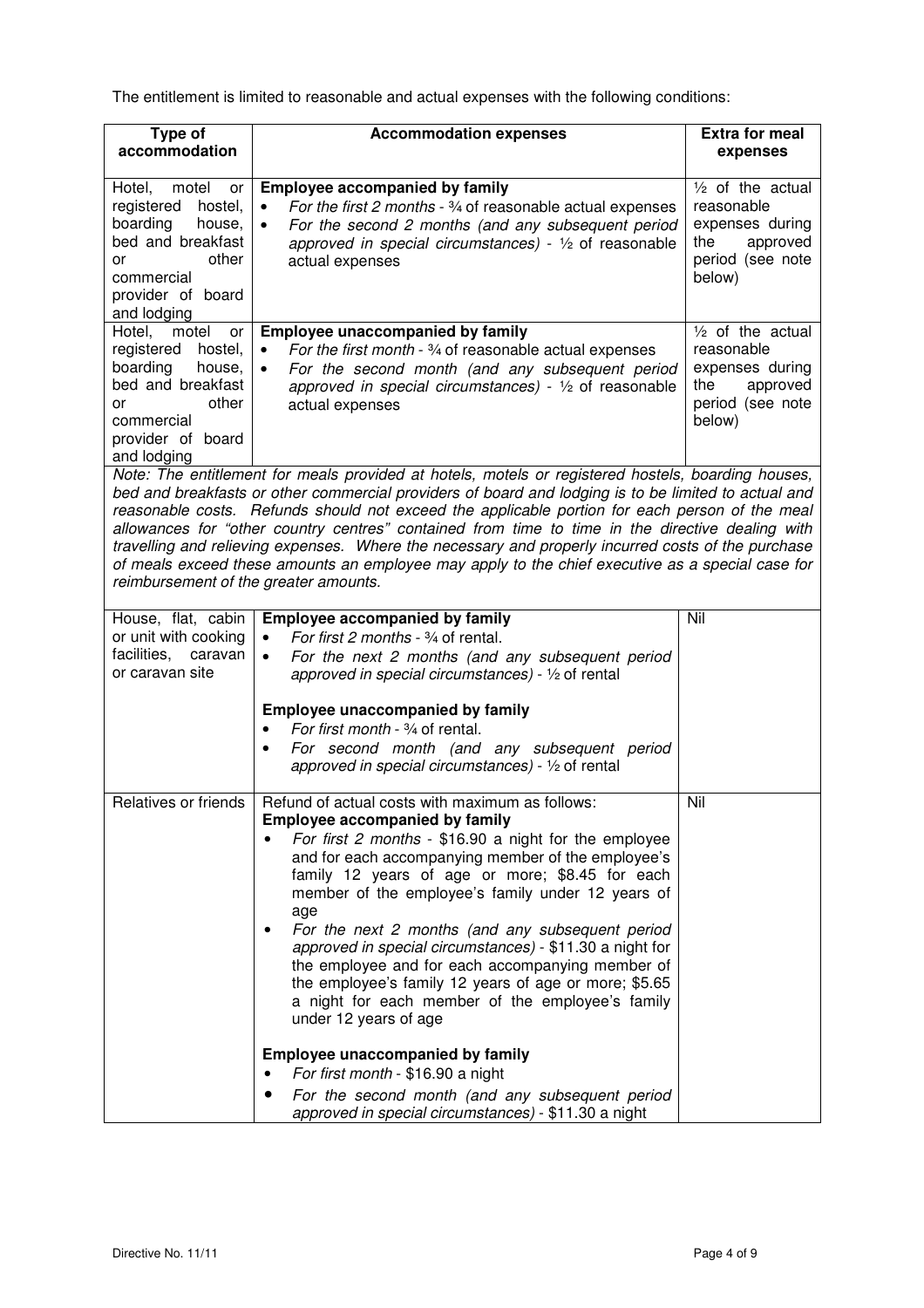#### **13. Special Circumstances**

Chief executives may modify the arrangements for the refund of expenses associated with travel, accommodation and meals in transit and temporary board and lodging at a new centre where circumstances make this desirable. For example, an employee with school age children, who is transferred mid-year, might choose to leave the children with his or her spouse or under another arrangement at the former centre until the close of the school year. In such a situation, it would be reasonable for the chief executive and the employee to negotiate suitable modifications to the arrangements.

#### **14. Cash Advances**

• **Meals and accommodation in transit** 

The chief executive may authorise a cash advance to an employee for the whole of the expected cost of accommodation and meals in transit for the employee and family.

• **Temporary board and lodging at new centre**  An employee may be granted an advance to assist with board and lodging expenses incurred while waiting to secure permanent accommodation. Advances should be made on a fortnightly basis up to the allowable period of temporary accommodation. They should not exceed the estimated entitlement of the employee.

• **General Requirements**  Before receiving an advance an employee must give an undertaking in writing to refund any portion of an advance for which the employee would not be eligible. An advance is to be acquitted and adjusted on completion of the journey.

#### **15. Transport of Furniture and Effects**

An employee is entitled to payment of the cost of removal of household and personal effects from one centre to another by means of transport authorised by the chief executive.

#### **16. Limit on Quantity of Effects**

Generally, this entitlement is limited to 8 tonnes or 50 cubic metres per employee. However, where the chief executive considers that special circumstances warrant the chief executive may authorise the removal of a greater quantity, as he or she considers reasonable.

#### **17. Professional Library and Equipment**

In addition to the general entitlement, where a chief executive determines it appropriate for an employee or class of employees to which the employee belongs, the employee is entitled to the removal of up to 254 kg or 1.15 cubic metres for the purpose of removing a professional library or professional equipment.

#### **18. Cost of Packing**

The entitlement includes the cost of packing by an approved carrier. Where an employee chooses to pack his or her own effects or is compelled to do so because professional packers are not available, the following conditions apply:

| <b>Circumstances</b>                                              | <b>Entitlement</b>                                                                                            |  |
|-------------------------------------------------------------------|---------------------------------------------------------------------------------------------------------------|--|
| during<br>packing<br>Employee does the<br>normal<br>working hours | Time off in accordance with section 8 above<br>$\bullet$<br>and<br>The cost of packing materials<br>$\bullet$ |  |
| Employee does the packing in his or her own<br>time               | An allowance of \$141 and<br>$\bullet$<br>The cost of packing materials<br>$\bullet$                          |  |

No allowance is payable where a contract is let for the packing and removal, even if the employee does some of the packing.

#### **19. Household and Personal Effects Insurance**

Household and personal effects must be insured to cover loss or damage in transit or storage. Insurance coverage is to be effective from the time they leave the employee's residence until they are delivered to their destination at the new centre. This provision does not apply to motor vehicles and other items covered in Section 23 below.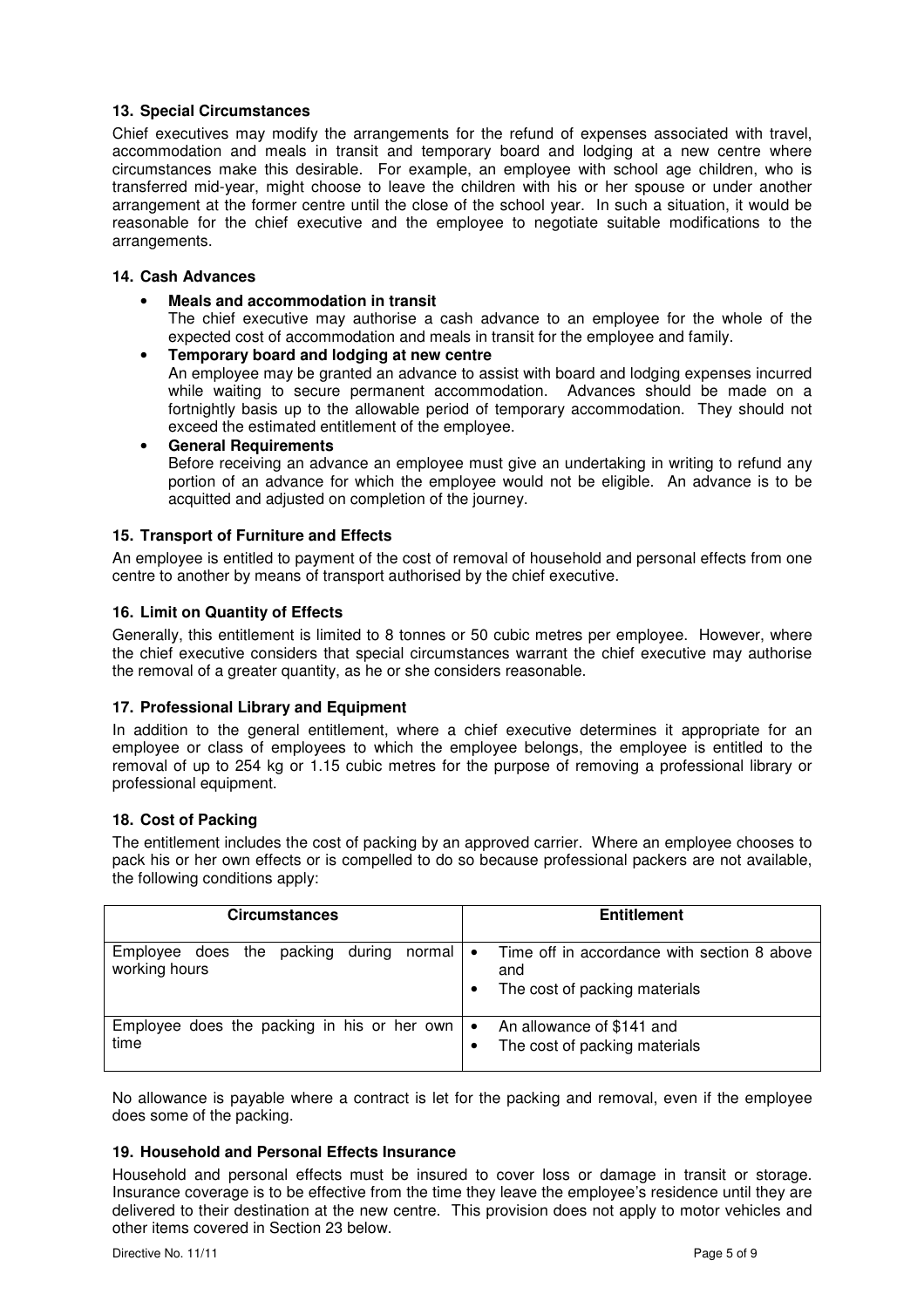#### **20. Storage of Effects**

An employee is entitled to the cost of storage of effects while securing permanent accommodation for up to 6 months. This includes the cost of any necessary cartage to and from store, unloading, receiving, listing, stowage, unstowage and insurance. The amount of insurance coverage paid for is not to exceed the coverage obtained during transit.

#### **21. Maximum Insurance Liability**

An agency transferring an employee is to meet the cost of insuring household and personal effects up to the following amounts:

| <b>Circumstances</b>                        | Limit                                             |
|---------------------------------------------|---------------------------------------------------|
| Where an employee's effects are not already | The actual value of the goods not exceeding       |
| covered by a householder's insurance policy | \$25,000 in total                                 |
| Where an employee's effects are already     | To the value stated in the policy, with a maximum |
| covered by a householder's insurance policy | of \$60,000                                       |

The employee is responsible for ensuring appropriate insurance coverage and payment of any additional premium if these amounts provide insufficient coverage.

#### **22. Accelerated Depreciation of Furniture and Effects**

An employee is to be paid accelerated depreciation for household and personal effects removed on transfer. The amount is to be based on a realistic valuation of the effects removed. As a general rule, this would be the insured value of the effects. Accelerated depreciation is calculated as follows:

| <b>Value of Effects</b>                      | <b>Rate of Allowance</b>                                                  | <b>Maximum Allowance</b> |
|----------------------------------------------|---------------------------------------------------------------------------|--------------------------|
| Up to \$25,000                               | 3% of declared value                                                      | \$750                    |
| More than \$25,000 and<br>up to \$40,000     | 3% on the first \$25,000; 2% on the<br>balance                            | \$1,050                  |
| More than $$40,000$<br>and<br>up to \$60,000 | 3% on the first \$25,000; 2% on the next<br>\$15,000; 1.5% on the balance | \$1,350                  |

#### **23. Compensation instead of Removal**

An employee may choose to sell or otherwise dispose of his or her furniture and effects instead of having them removed to the new centre. In such cases the employee may be paid an amount. Where an employee does this, he or she may be compensated for any loss considered by the chief executive to be fair and reasonable, provided it does not exceed the amount that would have been payable for removal and associated expenses described above.

#### **24. Transport of Private Motor Vehicles, etc**

To qualify under this provision, a motor vehicle or other item must be in lawfully functional condition and, unless not required by law (eg, some smaller motorcycles and boats), must be registered at the time of transfer. This requirement may be relaxed if a chief executive is satisfied that where an employee's private motor vehicle is not in lawfully functional condition the employee nonetheless has good reason to take the motor vehicle to the new centre (eg, where an employee is in the process of making roadworthy or restoring an unregistered car).

Employees are entitled to be paid the cost of removing private motor vehicles, boats, etc to a new centre (whether owned by the employee or a transferring member of the employees family). This includes all necessary handling costs for loading and unloading each approved item and, with respect to a private motor vehicle, a vehicle allowance under Section 9 to the nearest loading or unloading point by the most direct practicable route.

The entitlement covers one private motor vehicle and any three of the following:

- second private motor vehicle
- motor cycles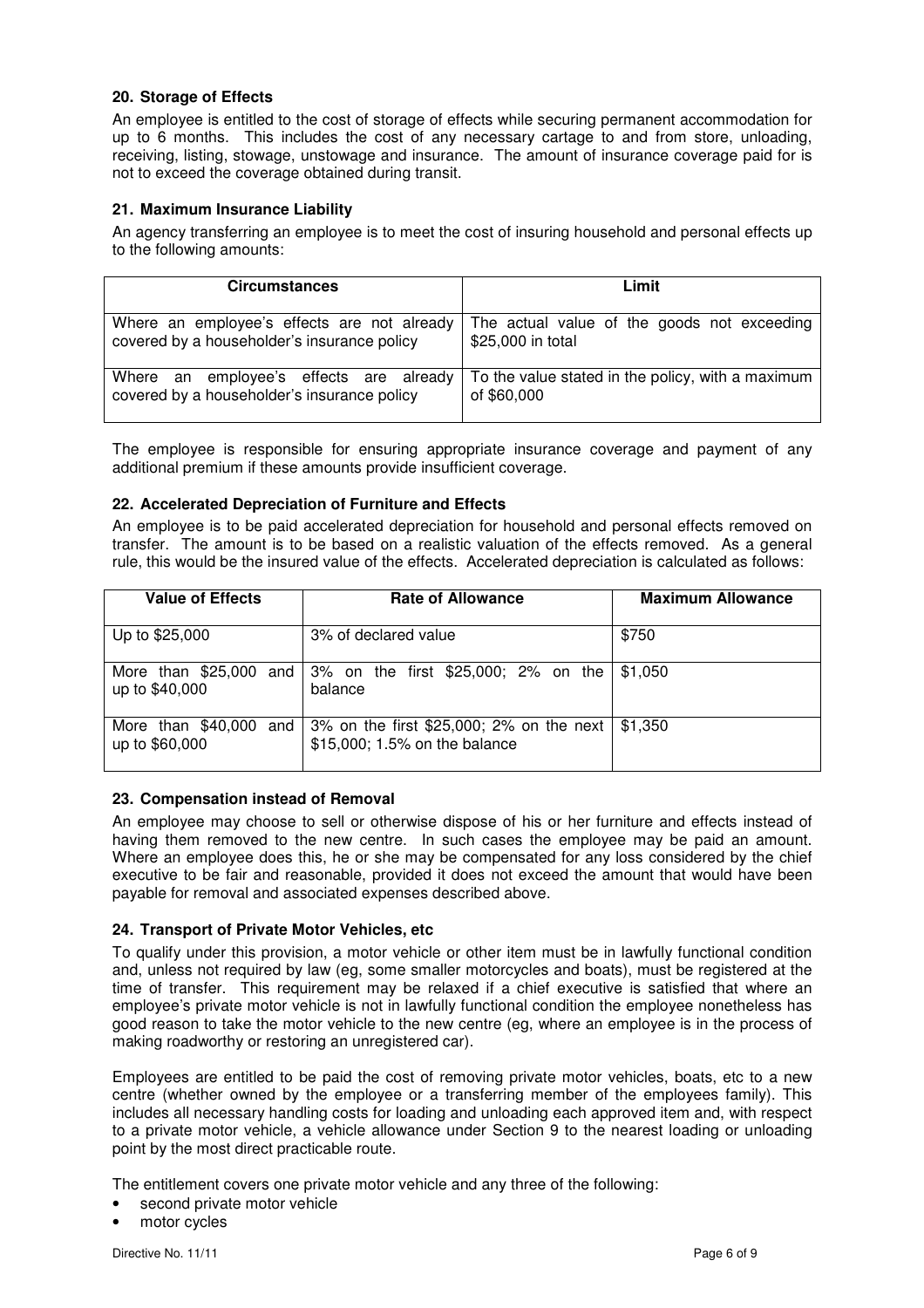- boat and trailer units
- caravans
- domestic trailers

#### **25. Motor Vehicle Insurance**

Premiums for insurance cover of motor vehicles etc in transit are to be borne by the employee.

#### **26. Vehicles Driven to the New Centre**

Where the employee or a member of the employee's family drives the employee's vehicle to the new centre (with reimbursement of a vehicle allowance under Section 9), the entitlement is limited to three other items from the list. Where the employee or members of the employee's family drive two of the employee's vehicles to the new centre (with reimbursement of a vehicle allowance under Section 9) the entitlement is limited to two other items from the list.

#### **27. Transport of Pets and Plants**

An employee is entitled to be paid for the expense of relocating domestic pets or plants in pots or boxes. The entitlement includes actual and reasonable freight charges, cost of pet accommodation in transit and at the destination and cost of special carrying boxes etc. The maximum amount payable for each employee with respect to a single transfer is \$281

#### **28. Expenses Associated with Sale and Purchase of Home or Land**

An employee is entitled to the payment of expenses associated with the sale or purchase of residence or land on transfer from one centre to another under the conditions specified below. The conditions cover four possible alternative situations, namely:

- The employee sells a principal residence at a former centre and buys a residence to occupy at a new centre;
- The employee sells land at a former centre and buys land at a new centre with the intention of building a principal residence on it;
- The employee sells land at a former centre and buys a residence to occupy at a new centre;
- The employee sells a principal residence at a former centre and buys land at a new centre with the intention of building a principal residence on it.

#### **29. Conditions to Qualify for Payment**

- (a) The employee must have sold his or her principal residence or land at a former centre after the notification of the transfer from that centre but within two years of arriving at a new centre where a house or land is purchased.
- (b) The employee must have purchased and occupied the residence at the new centre within two years of arrival.
- (c) The employee must have signed a contract to erect a principal residence on that land within two years of arrival at that centre.
- (d) Where the employee can satisfy the chief executive that in spite of having taken all reasonable steps to do so, he or she has been unable to sell the residence or land at a former centre as specified in (a), (b) or (c), the chief executive may extend the 2-year limit.
- (e) An employee transferred back to a former centre may be refunded expenses for the sale and purchase of a residence or land at that centre, provided the sale of the residence or land took place before the date of the current transfer.
- (f) The principal residence at a former centre may be tenanted while the employee occupies official or rented accommodation as a result of subsequent transfers. In such cases, the twoyear rule specified in (a), (b) or (c) may be relaxed to accommodate the circumstances.
- (g) The residence purchased or erected at the new centre must not have been tenanted between purchase and occupancy.
- (h) A sale of residence/land between officer and spouse will not qualify for payment.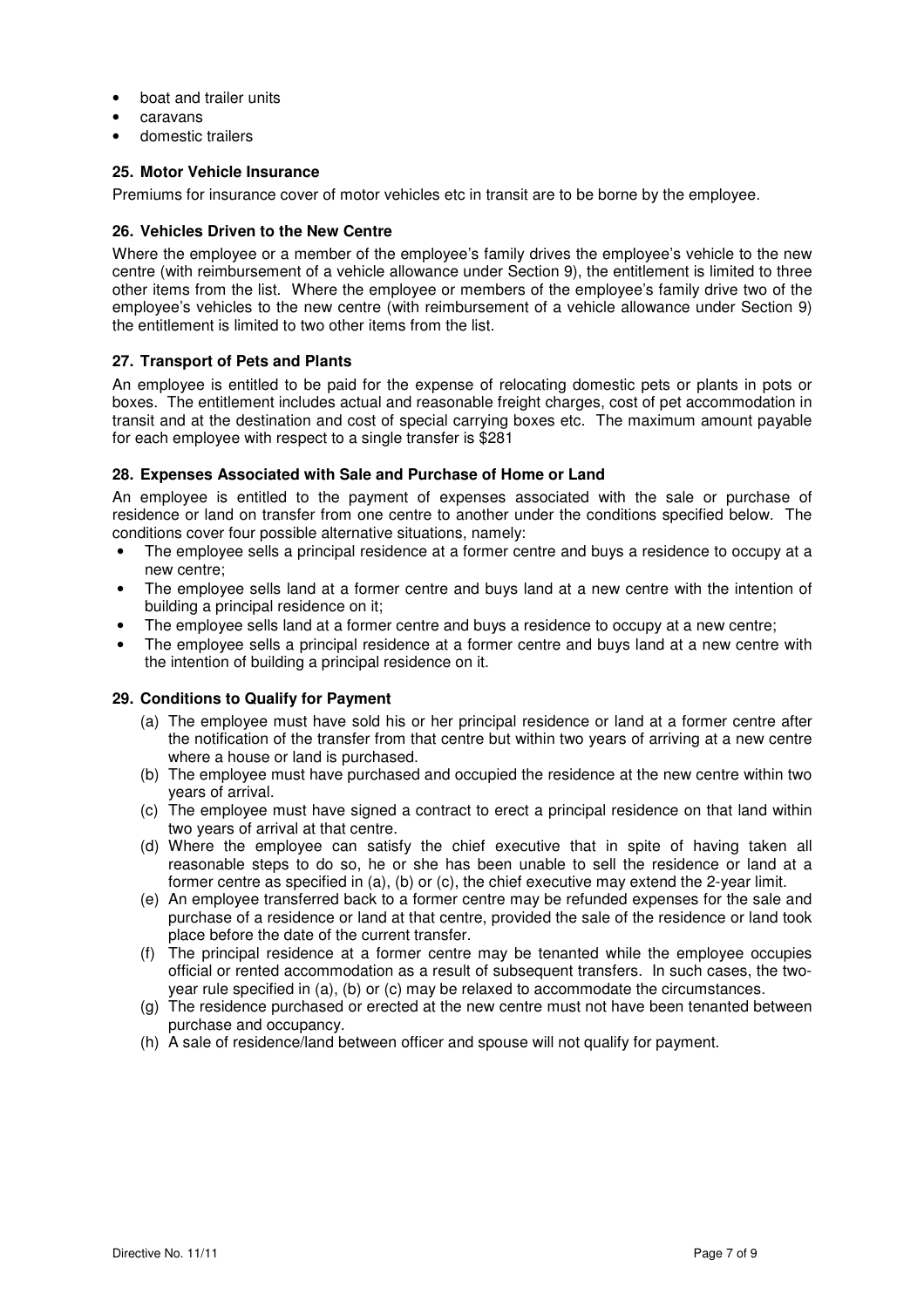#### **30. Expenses to be paid**

| Item                                   | <b>Conditions of Payment</b>                                                                                                                                                                                                                                                                                                                                                                                                                                                  |
|----------------------------------------|-------------------------------------------------------------------------------------------------------------------------------------------------------------------------------------------------------------------------------------------------------------------------------------------------------------------------------------------------------------------------------------------------------------------------------------------------------------------------------|
| <b>Duties</b><br>on<br>transactions    | Transfer duty paid to the Office of State Revenue on a transfer for the<br>$\bullet$<br>purchase of the property<br>Mortgage duty paid to the Office of State Revenue for new mortgage of<br>$\bullet$<br>the new property                                                                                                                                                                                                                                                    |
| Land Registry fees<br>(regulated fees) | Lodgement fees paid to the Queensland Resource Registry (Titles Office) for:<br>release of mortgage on the sale of a property<br>٠<br>transfer for the purchase of a property<br>$\bullet$<br>new mortgage on the purchase of a property<br>$\bullet$                                                                                                                                                                                                                         |
|                                        | Note: The amounts of duties on transactions or Land Registry fees should not exceed what would be<br>payable for a property of average size and market price as determined by the chief executive. Where<br>the property is acquired outside Queensland, any refund is limited to the amount that would have<br>been paid in respect of a property of the same type and value in Queensland at the time, subject also<br>to the limitations of average size and market price. |
| Conveyancing fees -<br>sale            | Actual fees up to the following amounts:<br>Residence - \$880<br>Land - \$550<br>Fees on the sale of property may be refunded to the employee at the time of<br>sale. The refund should not be withheld until the employee buys a property at<br>the new centre.                                                                                                                                                                                                              |
| Conveyancing fees -<br>purchase        | Actual fees up to the following amounts:<br>Residence - \$1,210<br>Land - \$660<br>Legal costs for assistance with the establishment of a financing facility or a<br>mortgage are not regarded as "conveyancing fees" for this purpose.                                                                                                                                                                                                                                       |
| Real estate agent's<br>commission      | Actual real estate agent's commission up to the following amounts:<br>Residence - \$3,300<br>$\bullet$<br>Land - \$1,650                                                                                                                                                                                                                                                                                                                                                      |

## **31. Other Allowances**

Other allowances for expenses associated with a transfer are payable as follows:

| <b>Purpose</b>                                                                                                                                                                   | <b>Allowance</b>                                                                                         |
|----------------------------------------------------------------------------------------------------------------------------------------------------------------------------------|----------------------------------------------------------------------------------------------------------|
| Dislocation allowance – for incidental personal<br>expenses                                                                                                                      | Employee with family - \$471.<br>$\bullet$<br>Employee without family - \$236.                           |
| $Education$ assistance $-$ compensation<br>for I<br>additional cost of relocating pre-school and<br>school age children                                                          | \$94 for each child                                                                                      |
| Transfer of telephone and internet connection -<br>for employees who had a private telephone and<br>internet connection installed at their own expense<br>at the previous centre | Full cost of connecting or reconnecting<br>one<br>telephone and internet connection at the new<br>centre |